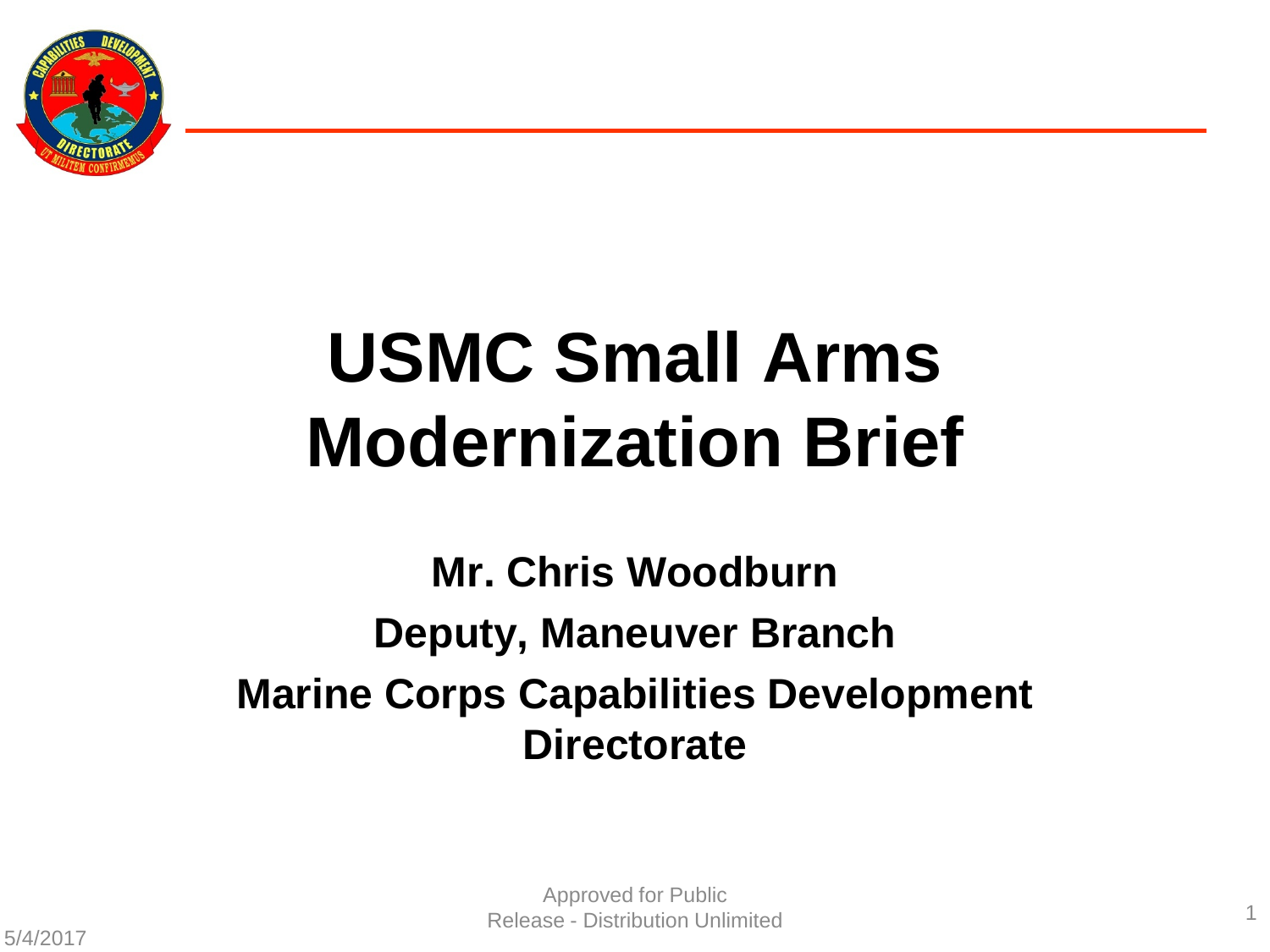

### • **Funding will continue to be constrained**

- Limits ability to implement new systems / upgrades
- Current weapons in inventory at some level through 2030
- **Structure continues to decrease**
	- Provides some flexibility to redistribute best capabilities across the force
	- Fight to retain excess assets for sustainment and future structure growth

### • **Next generation of small arms and optics**

– Developing requirements for the next generation of small arms and optics via the Joint community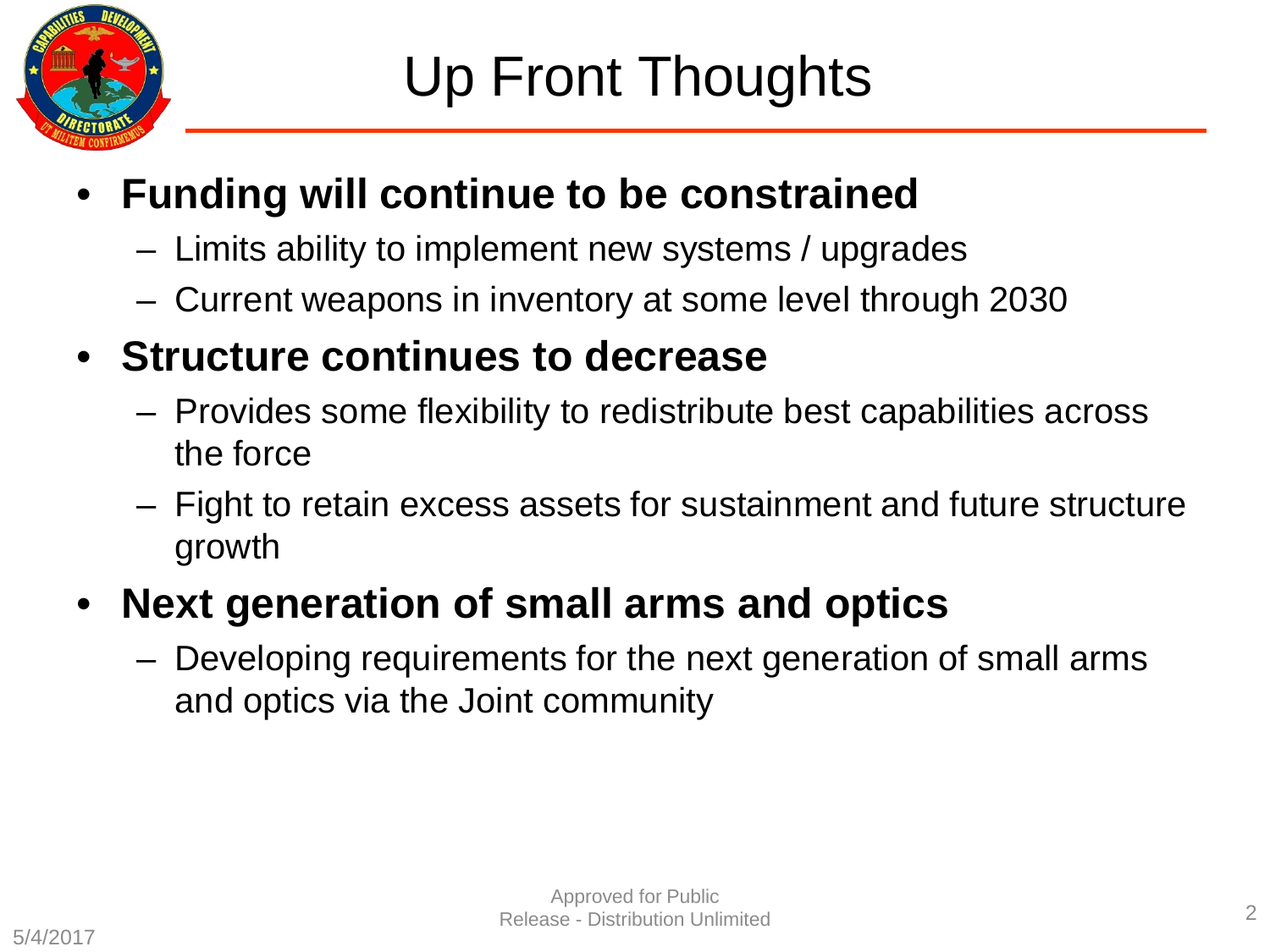

### • **Maintain current capabilities**

- Implement improvements (accuracy, lethality, ergonomics and weight reduction) when technology and funding will allow to keep small arms relevant
- **Improvements will be implemented on a much smaller scale, starting with the infantry and expanding to other combat arms when feasible**
- **Future weapons will be pursued via Joint efforts whenever possible**
	- Fiscal constraints limit new initiatives until the 20's



Approved for Public Release - Distribution Unlimited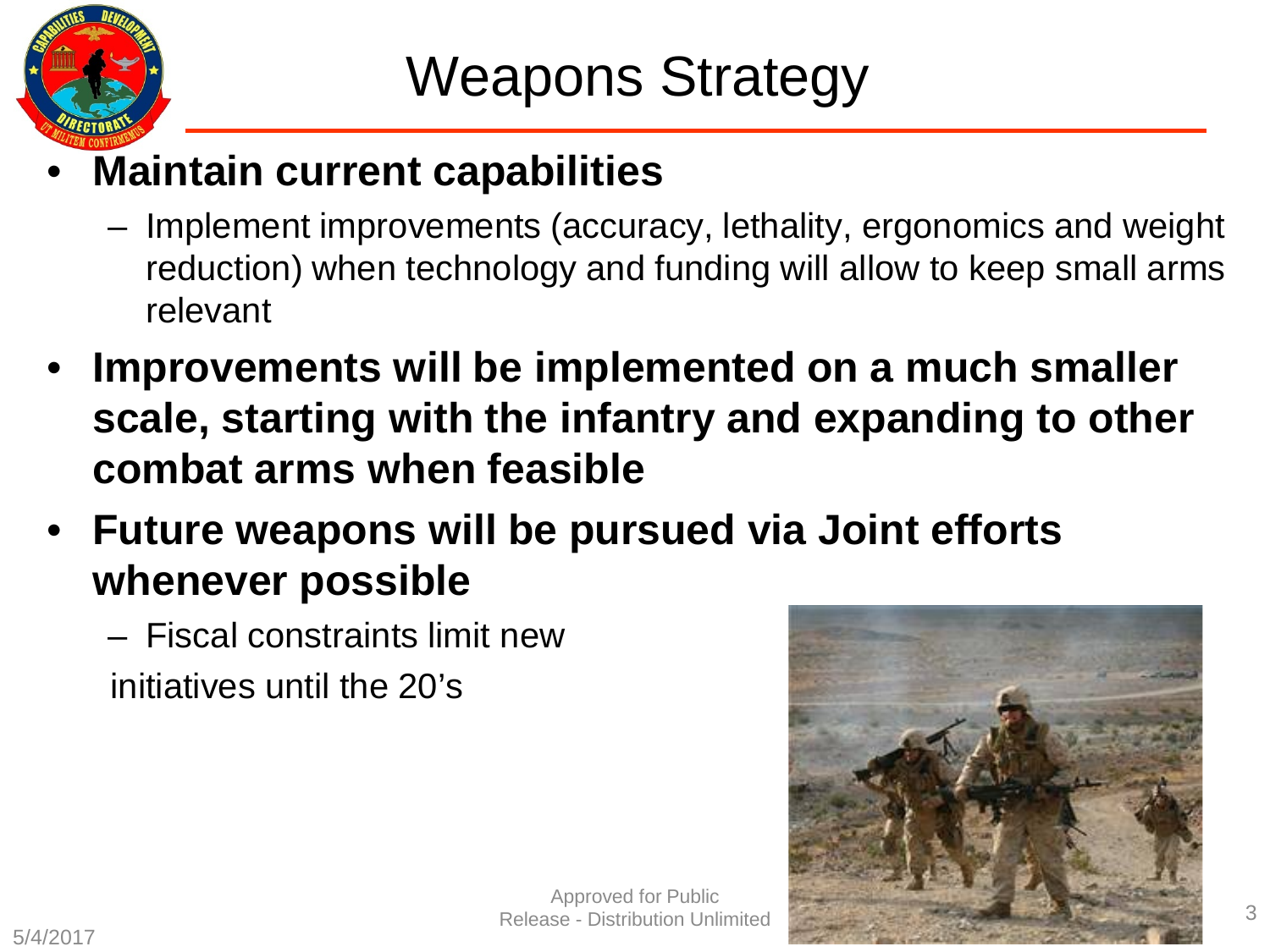

## Near Term Strategy

#### **Completed**

#### • Adjustable Buttstock for M16A4

- Allows operator to adjust length of pull
- MCSC fielded limited quantities; Commanders authorized to procure and modify rifles as needed
- Provides improved ergonomics for the primary MAGTF T/O service rifle

### In Progress

- M2A1 Quick Change Barrel
	- Conversion kit that provides quick change barrel, fixed headspace and timing and a new flash hider that reduces the weapon's signature by 95 percent at night
	- Improves safety and durability
	- Conversion ongoing; IOC 3rd Qtr FY16; FOC 4th Qtr FY19
- Lightweight Light/Medium Machine Gun Tripod
	- Provides ~19% weight savings over the current tripod while providing the same functionality
	- IOC 3rd Qtr FY16; FOC 4th Qtr FY19
- Rifle Combat Optic
	- Switch to preferred circle/dot reticle from chevron based on operator feedback and recommendation from the FY15 Combat Marksmanship Symposium
	- Consolidation to a single optic for M16A4/M4
	- IOC 2nd Qtr FY16; FOC 4th Qtr 2025
	- (dependent upon funding and vendor throughput)

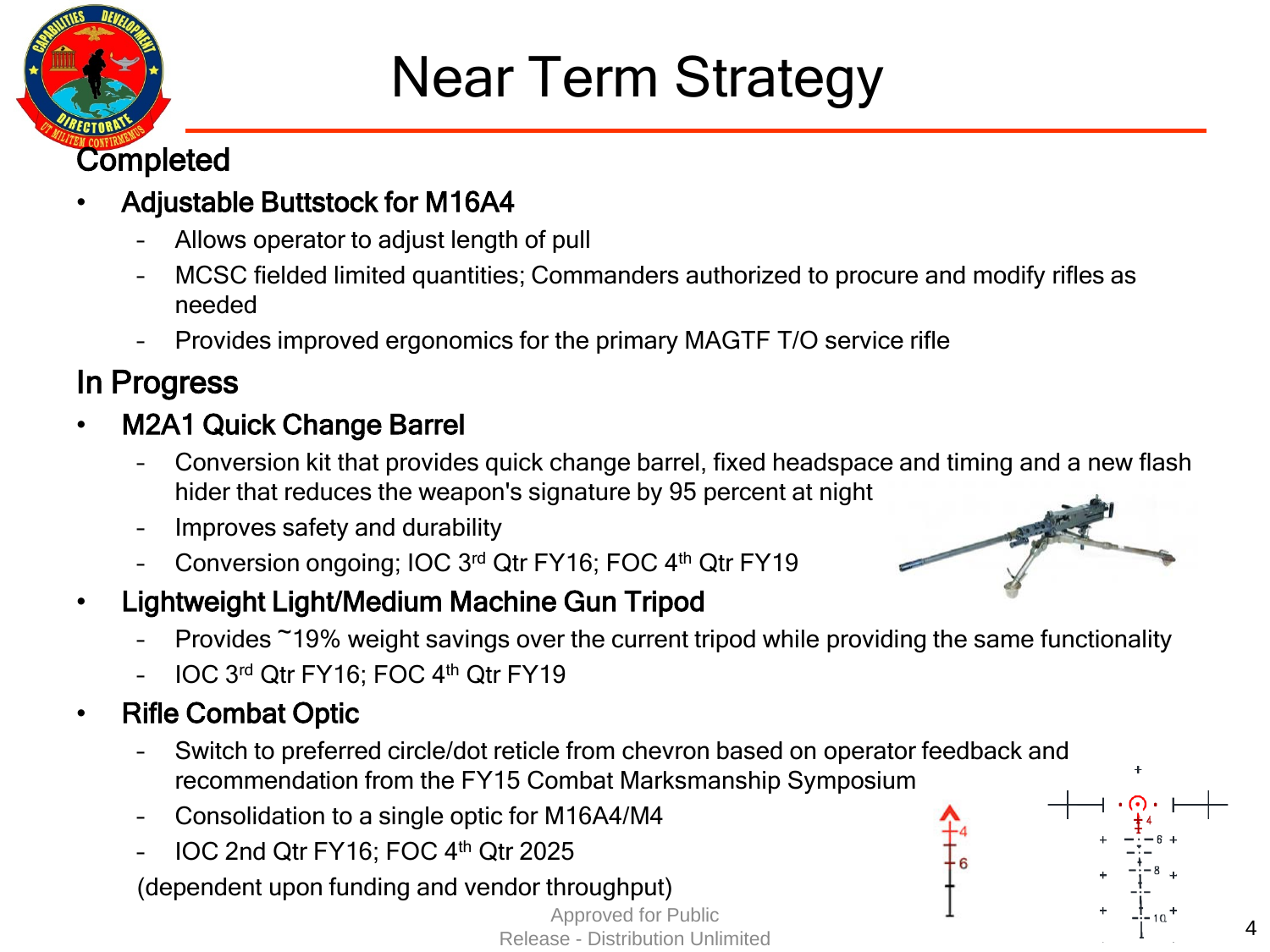

## Near Term Strategy

#### • M40A6 Sniper Rifle

- Provides a modular stock to improve portability and shooter ergonomics, and an improved barrel that reduces the overall length and weight of the weapon while maintaining current accuracy and range
- IOC 4th Qtr FY16; FOC 4th Qtr FY17



- M4 Realignment
	- NSWC Crane determined that the M4's overall performance now exceeds the M16A4 when using new ammunition
	- Replacing M16A4 with M4 as the primary T/O weapon in infantry battalions, Marine Corps Security Forces, and supporting infantry schools using existing weapons
	- Improves accuracy and mobility for the individual infantryman and Marine Rifle Squad
	- Anticipated completion 3QFY16



- Long Range Precision Rifle
	- Adopt the Army's requirement to pursue a materiel solution
	- Pursue materiel solution with the Army and USSOCOM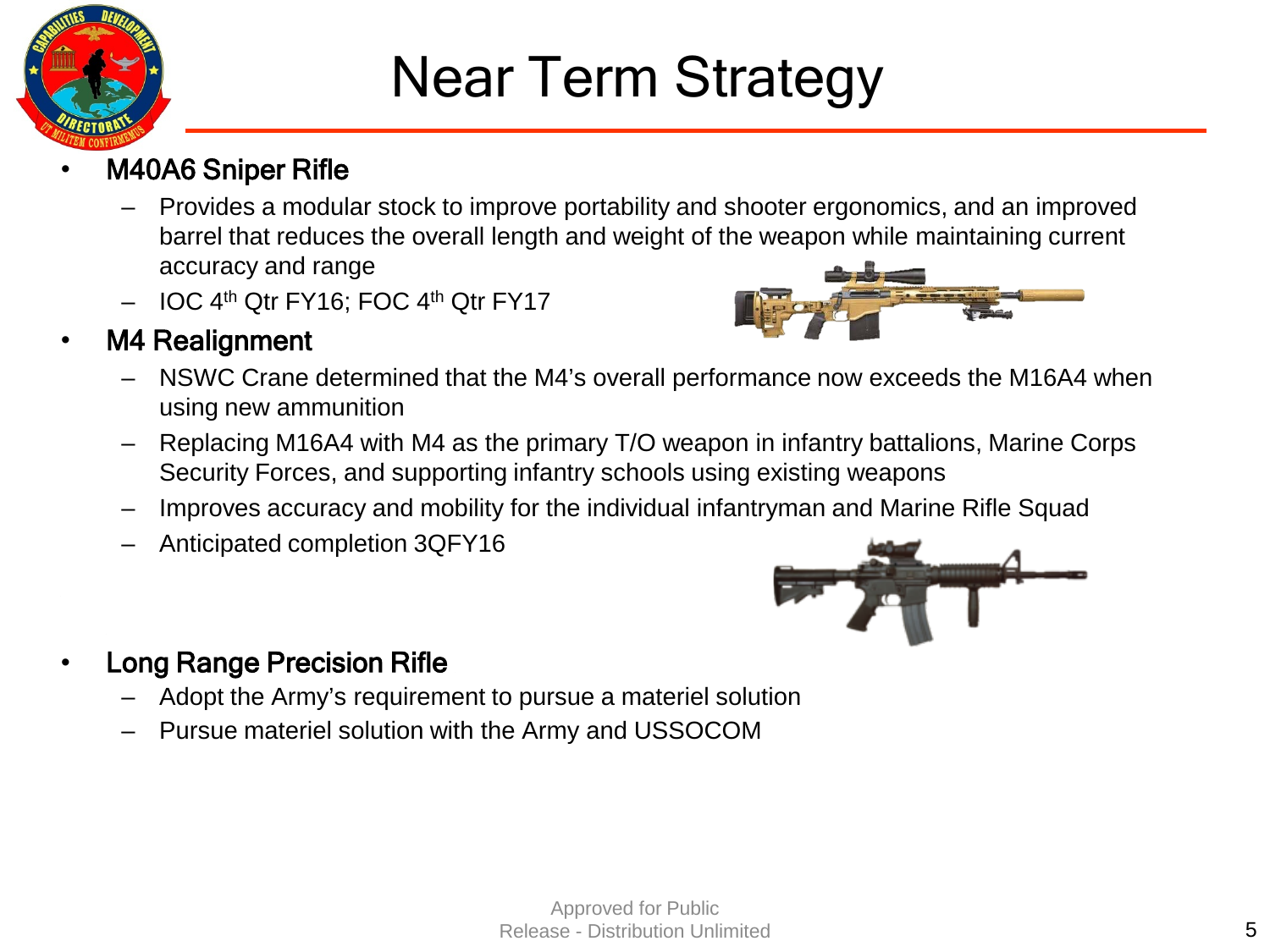

## Long Term Strategy

#### • Small Arms Capabilities Based Assessment

- Army CBA
- Validated and adopted by USMC
- Source document for capability gaps used to inform future requirements

#### • Modular Handgun System (early '20's)

- US Army led program seeking a modular Commercial-Off-The-Shelf (COTS)/Non-Developmental Item (NDI) solution.
- Goal is a pistol that features increased accuracy, improved ergonomics, and a higher degree of reliability/durability over legacy systems
- USMC is participating in MHS Source Selection to inform a follow-on life cycle decision to replace our current service pistols in the early 2020's

#### • Small Arms Ammunition Configuration Study (Ongoing)

- SAAC is being conducted by the Army to provide courses of action for ammo configurations that will meet our small arms gaps in conjunction with the next generation of squad weapons
- The Marine Corps is an active participant in the study by Army invitation
	- o Provides SMEs from the requirements, acquisition and infantry communities (Gunners, SNCOs, and NCOs) to inform desired capabilities and operational vignettes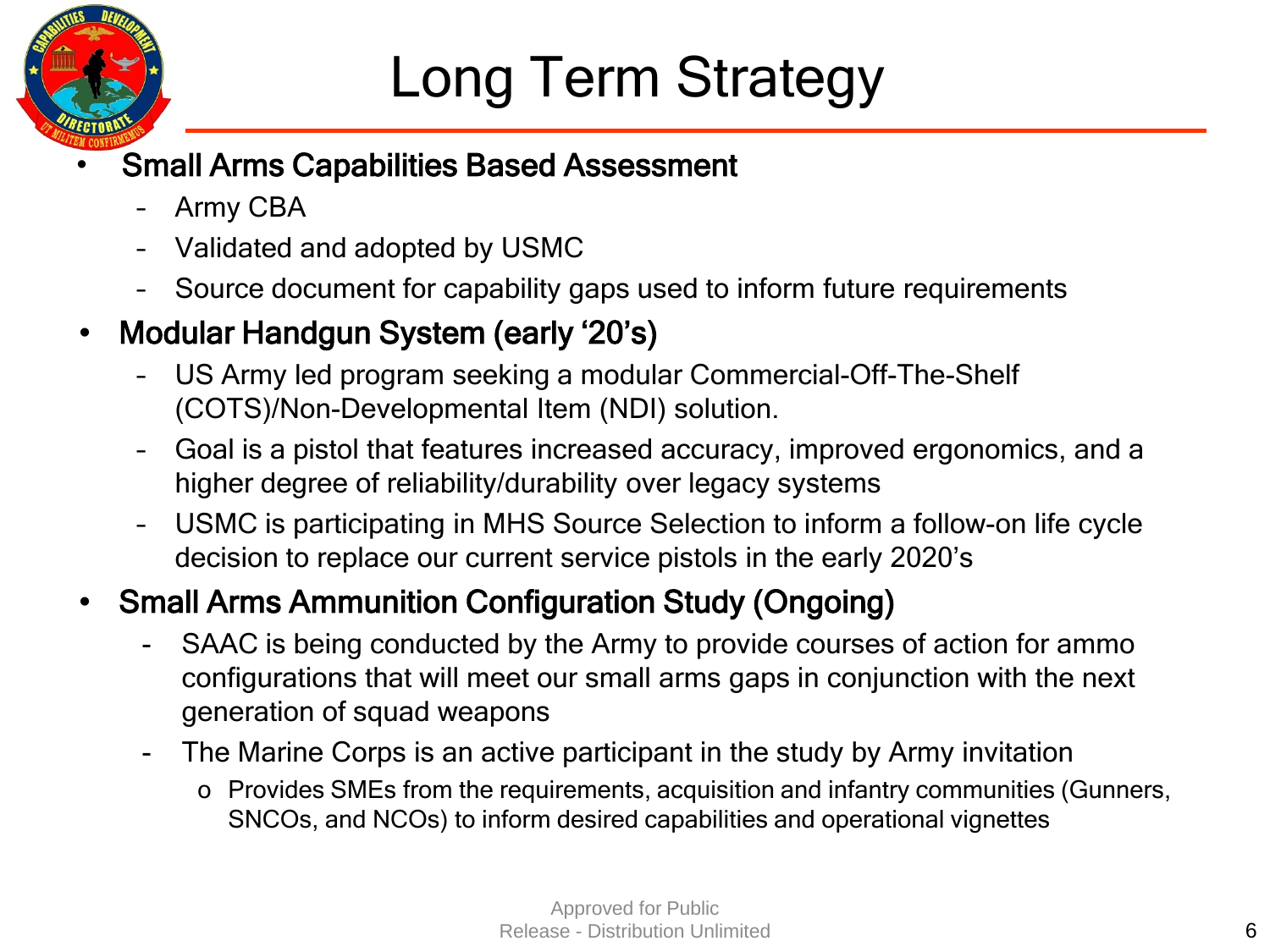

#### • Next Generation of Squad Weapons (mid to late 20's)

- Automatic Rifle, Individual (Carbine), Designated Marksman
- Holistic approach to integrating technological and materiel advancements for small arms to improve accuracy and increase lethality out to 600m (based on Small Arms CBA)
	- o Optics, fire control, power, and enablers integrated into a single system
	- o Optimized ammunition configuration
	- o Recoil management
	- o Neutral/improved effects on mobility (reduced weight and size) as measured by the Load Effects Assessment Program (LEAP)
	- o Signature suppression (audible and visible)
	- o Data exchange (tagging, IFF, fire direction, fire control)
	- o Shot counter
- USMC participating in US Army requirements development
	- o CDD for the Next Generation Automatic Rifle is currently in draft and entering Army staffing
	- o CDD for Next Generation Fire Control is being drafted
	- o CDDs for the Next Generation Individual Carbine and Designated Marksman Weapon are planned
- Joint S&T efforts currently working to mature enabling capabilities listed above
	- o Funded and managed by the Joint Services Small Arms Program Office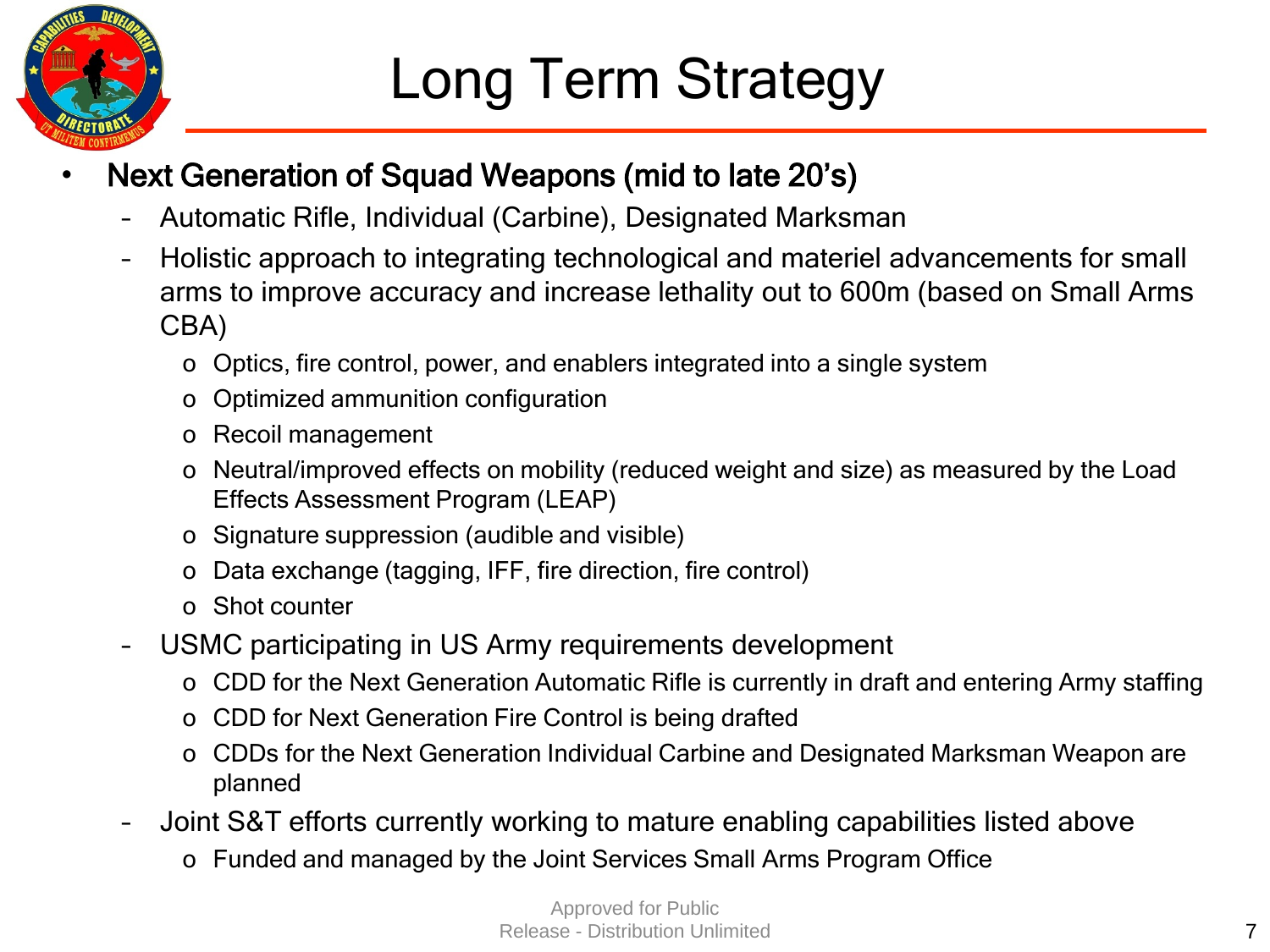## Infantry Weapons Capability Road Map

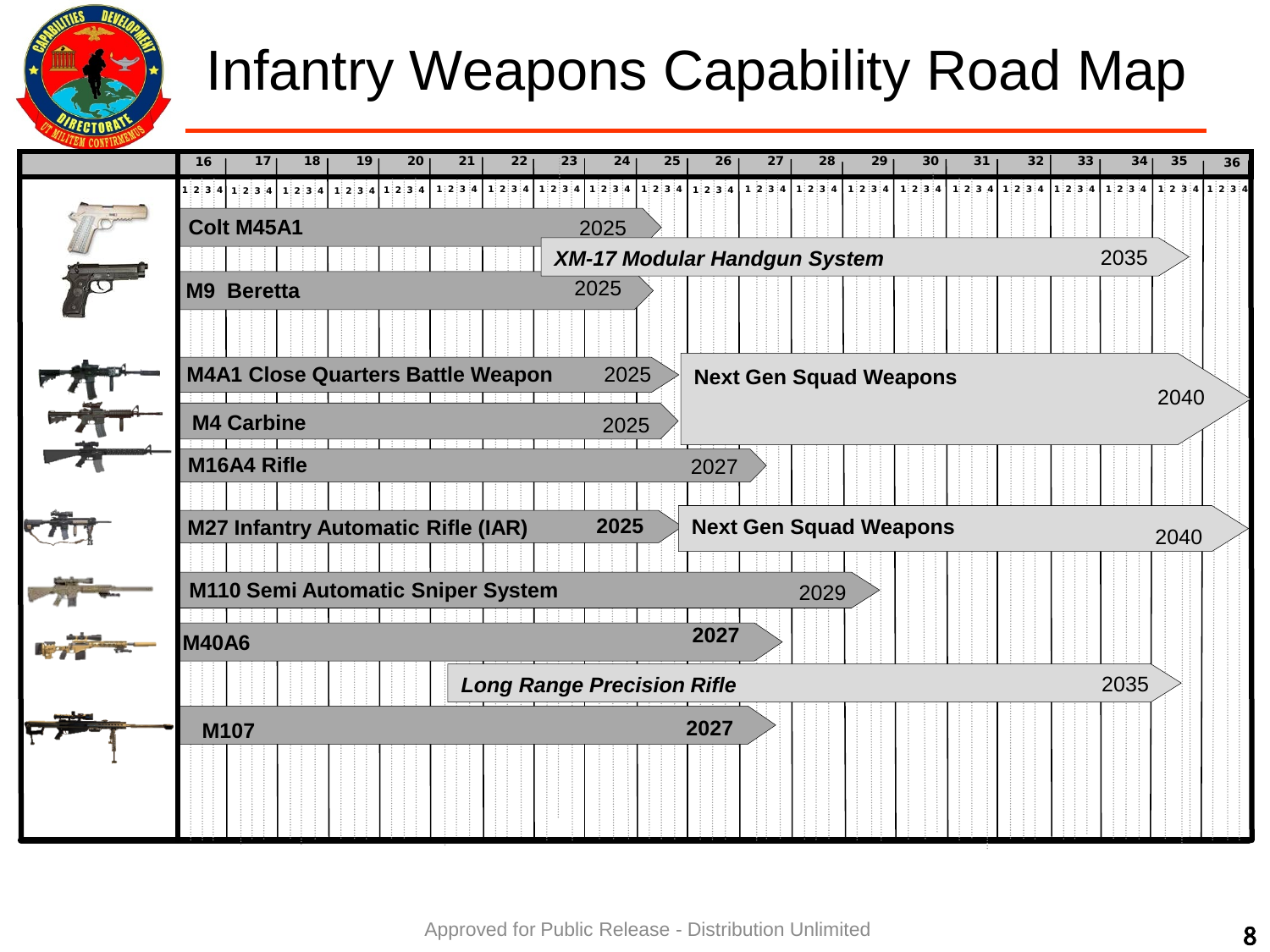

### Infantry Weapons Capability Road Map